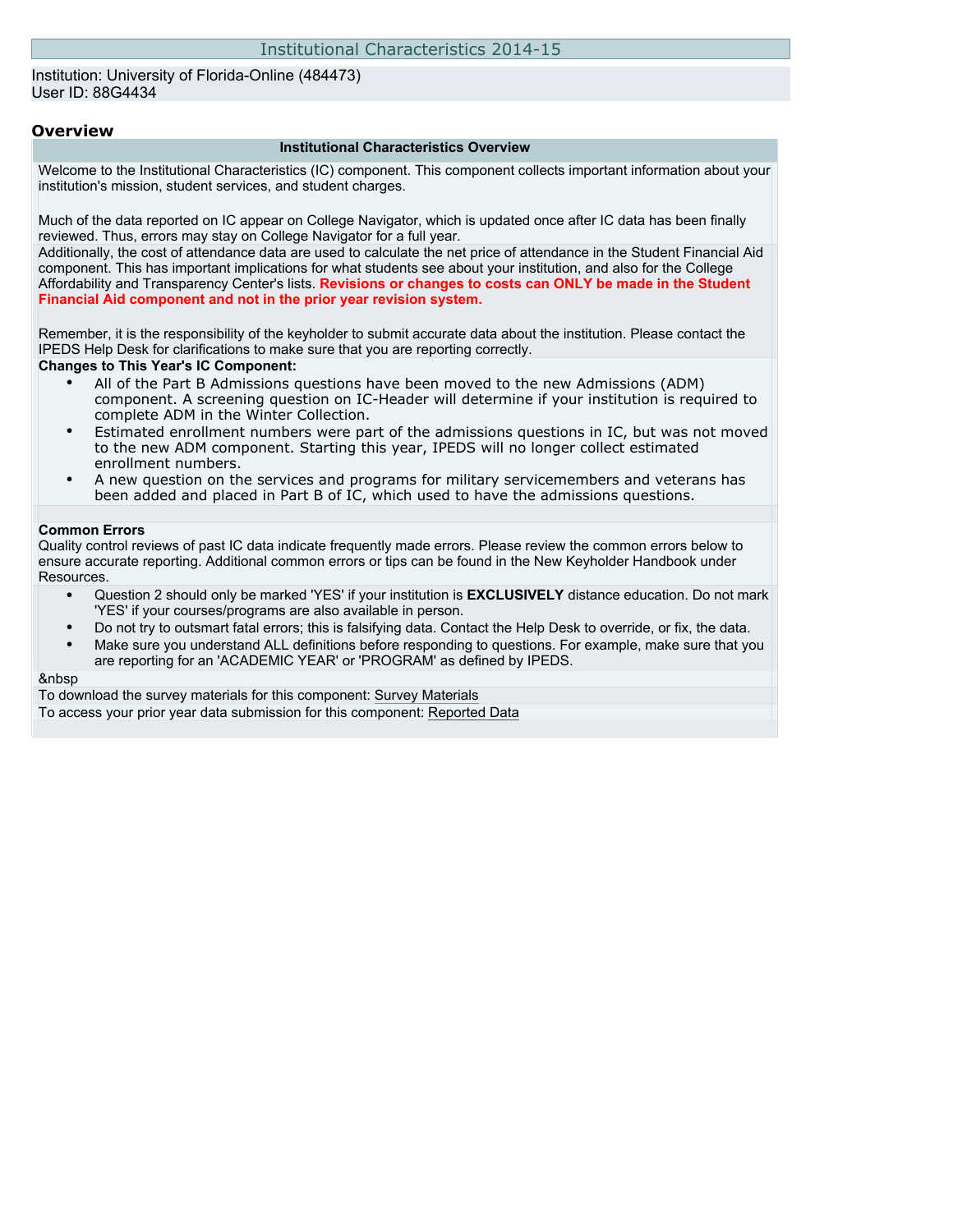## **Part A - Mission Statement and Distance Education**

**1. Provide the institution's mission statement** *or* **a web address (URL) where the mission statement can be found. Typed statements are limited to 2,000 characters or less. The mission statement will be available to the public on College Navigator.**

| <b>Mission Statement URL:</b> | http://ufonline.ufl.edu/                                                                |
|-------------------------------|-----------------------------------------------------------------------------------------|
|                               | Please begin URL with "http://" or "https://"                                           |
| <b>Mission Statement</b>      |                                                                                         |
|                               |                                                                                         |
|                               |                                                                                         |
|                               |                                                                                         |
|                               | 2. Are all the programs at your institution offered exclusively via distance education? |
| Yes<br>⊙                      |                                                                                         |
| $O$ <sup>No</sup>             |                                                                                         |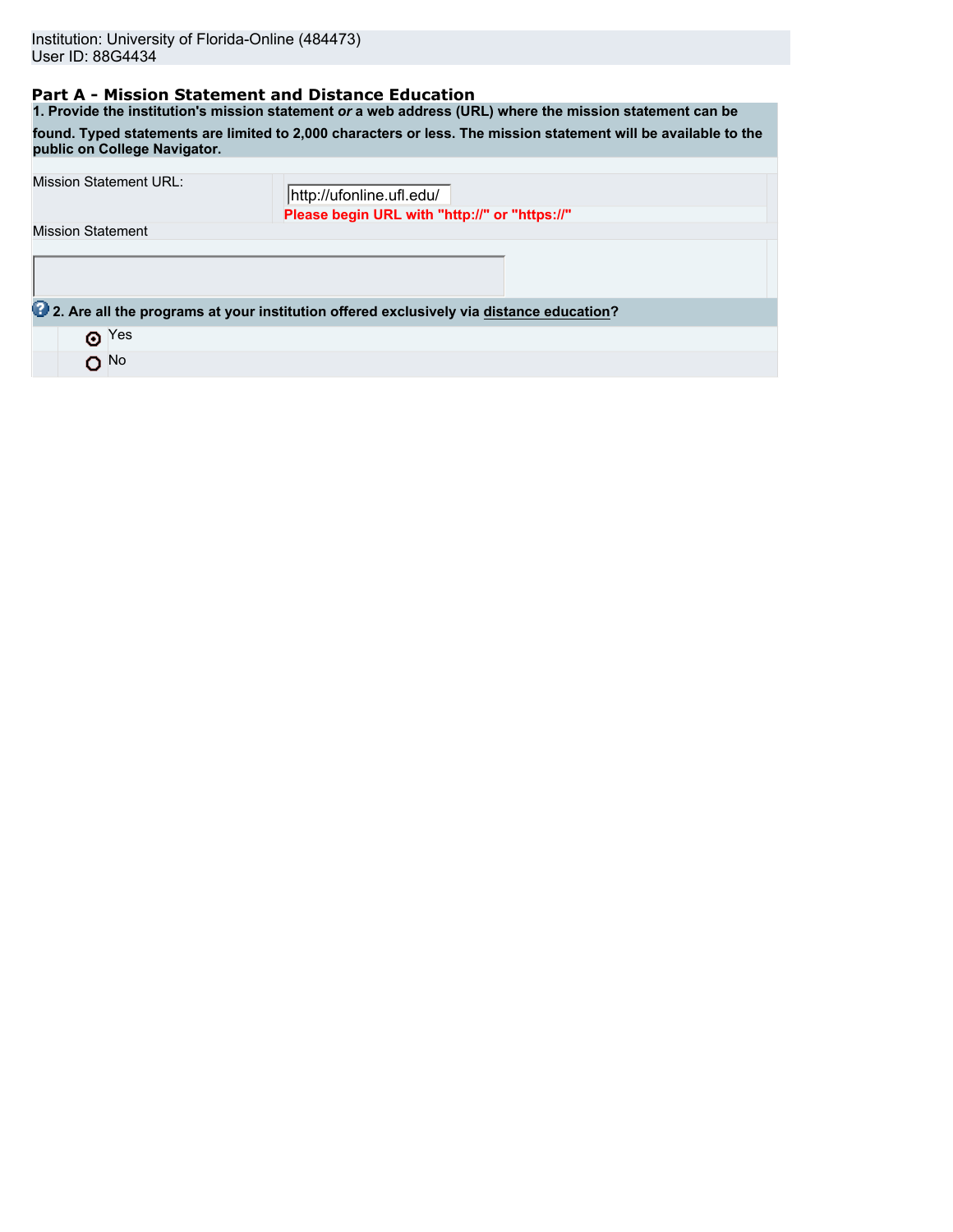**parents.**

 $\bigoplus$  **You may use the space below to provide context for the data you've reported above. These context notes Part B - Services and Programs for Servicemembers and Veterans 1. Which of the following are available to veterans, military servicemembers, or their families?** Yellow Ribbon Program (officially known as Post-9/11 GI Bill, Yellow Ribbon Program) Credit for military training Dedicated point of contact for support services for veterans, military servicemembers, and their families Recognized student veteran organization Member of Servicemembers Opportunity Colleges  $\Box$  None of the above **will be posted on the College Navigator website, and should be written to be understood by students and**

Office of Veterans Services www.veterans.ufl.edu Collegiate Veterans Success Center www.dso.ufl.edu/veteran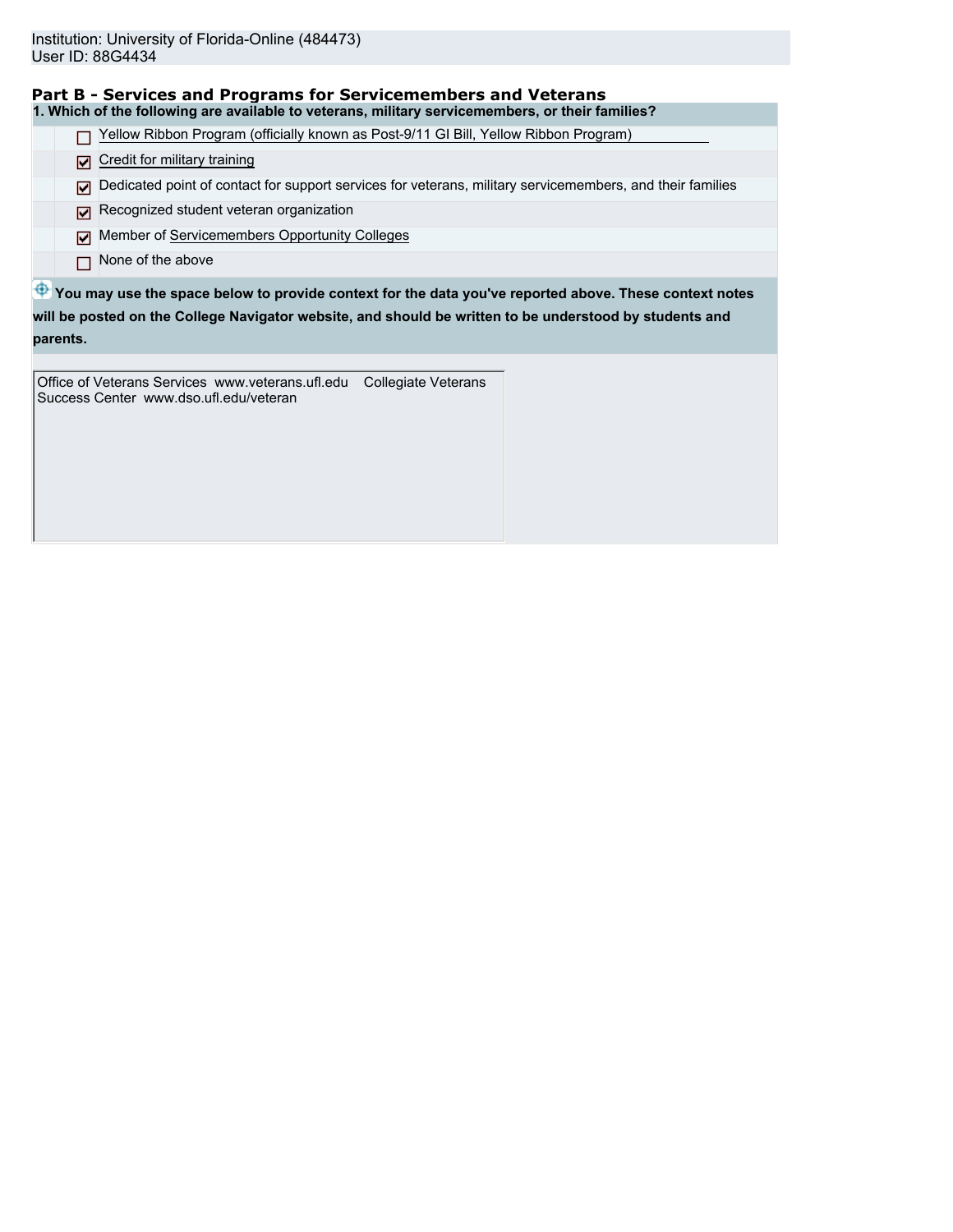|  |  | Part C - Student Services - Special Learning Opportunities |
|--|--|------------------------------------------------------------|
|  |  |                                                            |

**1. Does your institution accept any of the following? [Check all that apply]**

|                                                                    | 罓                                                                                                   | Dual credit (college credit earned while in high school) |                                                                                                         |                                                                                                                      |  |  |  |  |  |  |  |
|--------------------------------------------------------------------|-----------------------------------------------------------------------------------------------------|----------------------------------------------------------|---------------------------------------------------------------------------------------------------------|----------------------------------------------------------------------------------------------------------------------|--|--|--|--|--|--|--|
|                                                                    |                                                                                                     | Credit for life experiences                              |                                                                                                         |                                                                                                                      |  |  |  |  |  |  |  |
|                                                                    | М                                                                                                   | Advanced placement (AP) credits                          |                                                                                                         |                                                                                                                      |  |  |  |  |  |  |  |
|                                                                    |                                                                                                     | None of the above                                        |                                                                                                         |                                                                                                                      |  |  |  |  |  |  |  |
|                                                                    |                                                                                                     |                                                          |                                                                                                         |                                                                                                                      |  |  |  |  |  |  |  |
|                                                                    |                                                                                                     |                                                          | 2. What types of special learning opportunities are offered by your institution? [Check all that apply] |                                                                                                                      |  |  |  |  |  |  |  |
|                                                                    |                                                                                                     |                                                          |                                                                                                         |                                                                                                                      |  |  |  |  |  |  |  |
|                                                                    | <b>ROTC</b>                                                                                         |                                                          |                                                                                                         |                                                                                                                      |  |  |  |  |  |  |  |
|                                                                    |                                                                                                     | Army                                                     | Navy                                                                                                    | Air Force                                                                                                            |  |  |  |  |  |  |  |
|                                                                    | Study abroad<br>ا⊽ا                                                                                 |                                                          |                                                                                                         |                                                                                                                      |  |  |  |  |  |  |  |
|                                                                    | Weekend/evening college                                                                             |                                                          |                                                                                                         |                                                                                                                      |  |  |  |  |  |  |  |
|                                                                    | Teacher certification (for the elementary, middle school/junior high, or secondary level)           |                                                          |                                                                                                         |                                                                                                                      |  |  |  |  |  |  |  |
| Do not include certifications to teach at the postsecondary level. |                                                                                                     |                                                          |                                                                                                         |                                                                                                                      |  |  |  |  |  |  |  |
|                                                                    | Students can complete their preparation in certain areas of specialization                          |                                                          |                                                                                                         |                                                                                                                      |  |  |  |  |  |  |  |
|                                                                    | Students must complete their preparation at another institution for certain areas of specialization |                                                          |                                                                                                         |                                                                                                                      |  |  |  |  |  |  |  |
|                                                                    | This institution is approved by the state for the initial certification or licensure of teachers    |                                                          |                                                                                                         |                                                                                                                      |  |  |  |  |  |  |  |
|                                                                    | П                                                                                                   | None of the above                                        |                                                                                                         |                                                                                                                      |  |  |  |  |  |  |  |
|                                                                    |                                                                                                     |                                                          |                                                                                                         | 3. If your institution grants a bachelor's degree or higher but does not offer a full 4-year program of study at the |  |  |  |  |  |  |  |
|                                                                    |                                                                                                     |                                                          | undergraduate level, how many years of completed college-level work are required for entrance?          |                                                                                                                      |  |  |  |  |  |  |  |
|                                                                    |                                                                                                     |                                                          |                                                                                                         |                                                                                                                      |  |  |  |  |  |  |  |
|                                                                    |                                                                                                     |                                                          |                                                                                                         |                                                                                                                      |  |  |  |  |  |  |  |

Number of years Select One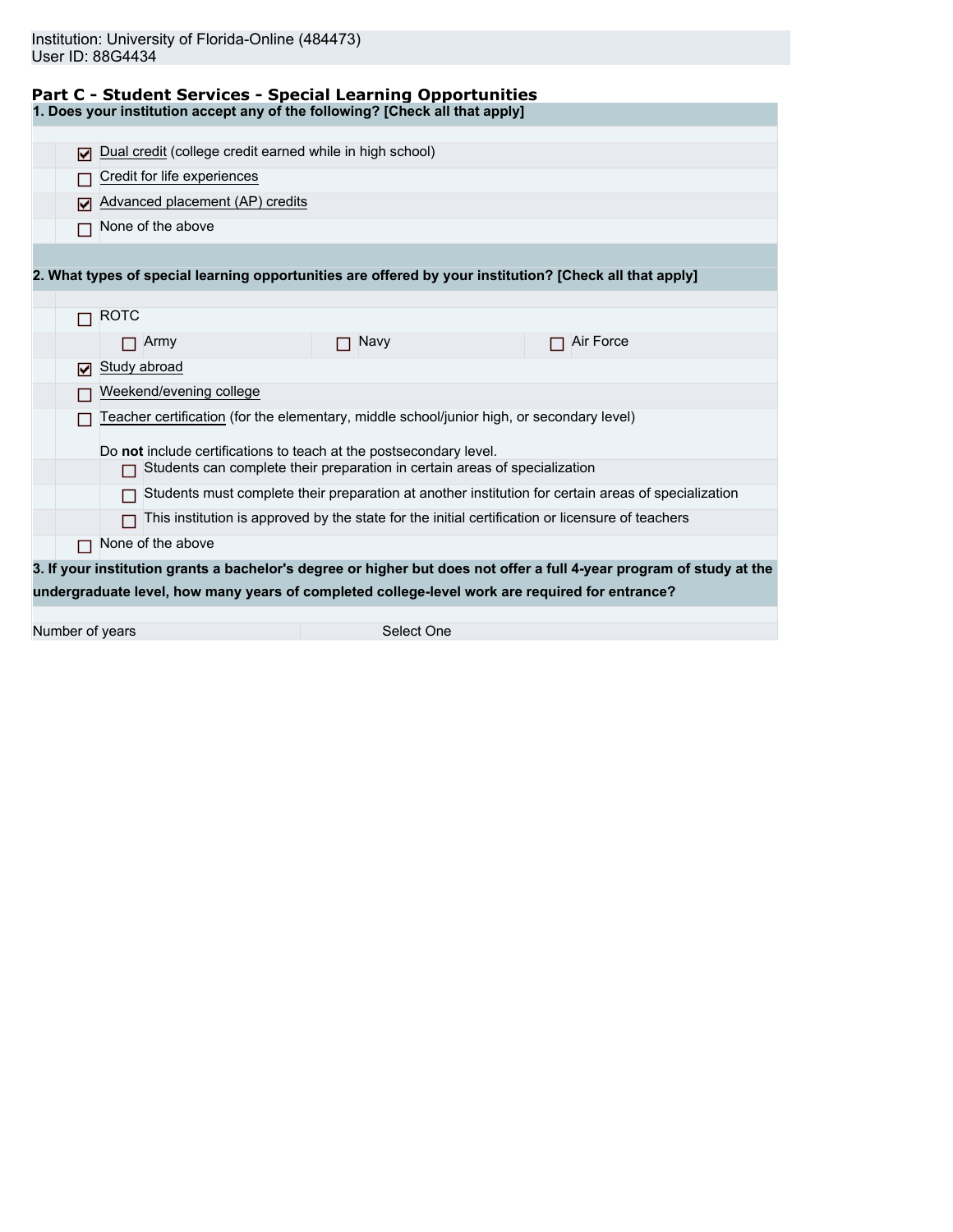## **Part C - Student Services - Distance Opportunities**

**4. Which of the following selected student services are offered by your institution? [Check all that apply]**

|            | Remedial services                                                                                             |  |  |  |  |  |  |  |  |
|------------|---------------------------------------------------------------------------------------------------------------|--|--|--|--|--|--|--|--|
|            |                                                                                                               |  |  |  |  |  |  |  |  |
|            | Academic/career counseling services<br>M                                                                      |  |  |  |  |  |  |  |  |
|            | Employment services for current students                                                                      |  |  |  |  |  |  |  |  |
|            | Placement services for program completers<br>M                                                                |  |  |  |  |  |  |  |  |
|            | On-campus day care for children of students                                                                   |  |  |  |  |  |  |  |  |
|            | None of the above                                                                                             |  |  |  |  |  |  |  |  |
|            | 5. Does your institution have its own library or are you financially supporting a shared library with another |  |  |  |  |  |  |  |  |
|            | postsecondary education institution?                                                                          |  |  |  |  |  |  |  |  |
|            |                                                                                                               |  |  |  |  |  |  |  |  |
|            | have our own library                                                                                          |  |  |  |  |  |  |  |  |
|            | $\bigcirc$ Do not have our own library but contribute financial support to a shared library                   |  |  |  |  |  |  |  |  |
|            | Neither of the above                                                                                          |  |  |  |  |  |  |  |  |
|            | 6. Indicate whether or not any of the following alternative tuition plans are offered by your institution.    |  |  |  |  |  |  |  |  |
|            |                                                                                                               |  |  |  |  |  |  |  |  |
|            | O <sub>No</sub>                                                                                               |  |  |  |  |  |  |  |  |
|            | ക $Yes$                                                                                                       |  |  |  |  |  |  |  |  |
|            | Tuition guarantee                                                                                             |  |  |  |  |  |  |  |  |
|            | Prepaid tuition plan                                                                                          |  |  |  |  |  |  |  |  |
|            | Tuition payment plan                                                                                          |  |  |  |  |  |  |  |  |
|            | $\Box$ Other (specify in box below)                                                                           |  |  |  |  |  |  |  |  |
|            | 7. Please indicate at what level(s) your institution offers distance education opportunities (courses and/or  |  |  |  |  |  |  |  |  |
| programs). |                                                                                                               |  |  |  |  |  |  |  |  |
|            | Undergraduate<br>☑                                                                                            |  |  |  |  |  |  |  |  |
|            | Graduate                                                                                                      |  |  |  |  |  |  |  |  |
|            | The institution does not offer distance education opportunities                                               |  |  |  |  |  |  |  |  |
|            |                                                                                                               |  |  |  |  |  |  |  |  |
|            | You may use the space below to provide context for the alternative tuition plans you've reported above.       |  |  |  |  |  |  |  |  |
|            | These context notes will be posted on the College Navigator website, and should be written to be understood   |  |  |  |  |  |  |  |  |
|            | by students and parents.                                                                                      |  |  |  |  |  |  |  |  |
|            |                                                                                                               |  |  |  |  |  |  |  |  |
|            |                                                                                                               |  |  |  |  |  |  |  |  |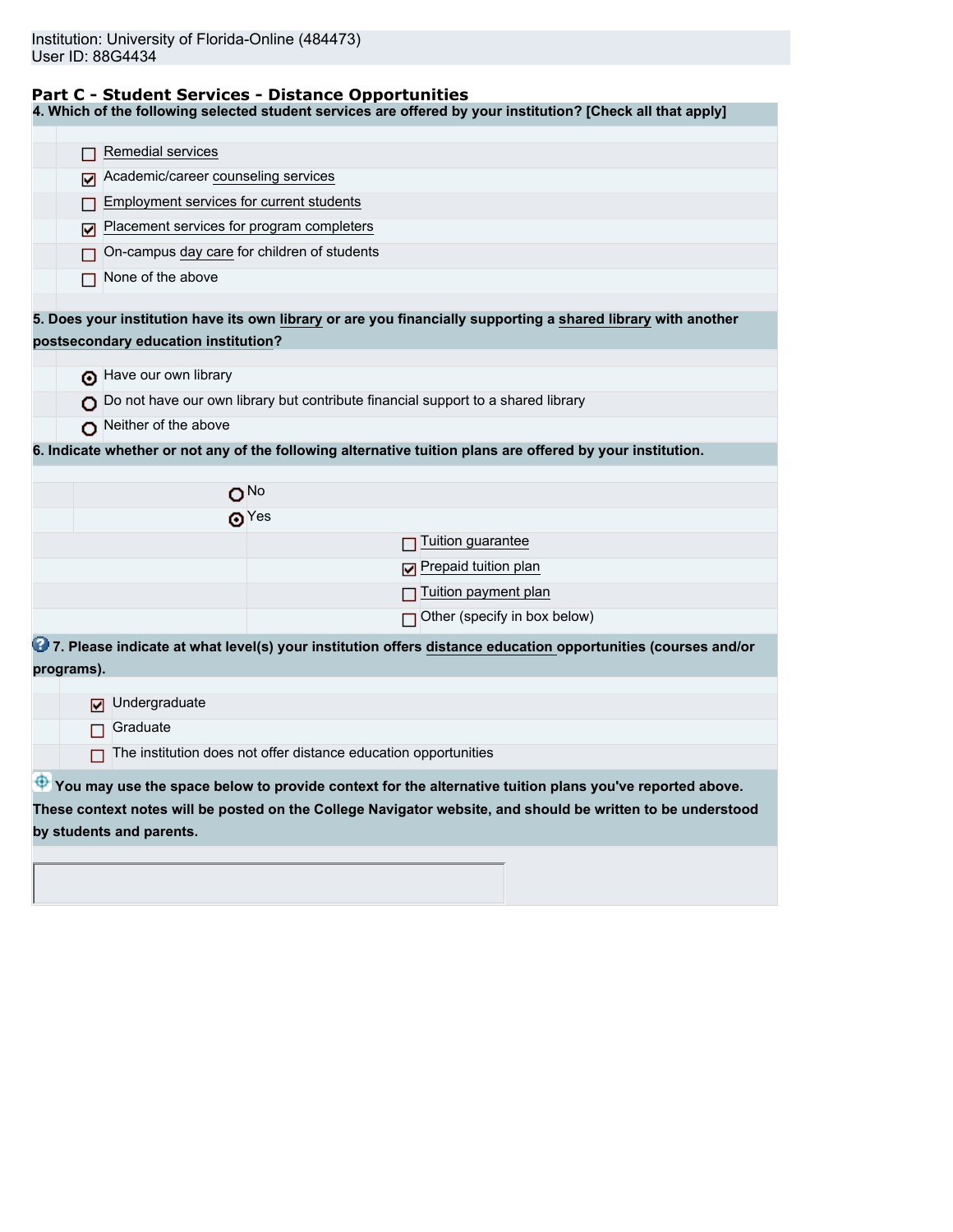## **Part C - Disability Service**

**Please indicate the percentage of all undergraduate students enrolled during fall 2013 who were formally registered as students with disabilities with the institution's office of disability services (or the equivalent office).** 3 percent or less

| $\%$<br>More than 3 percent:                                                                                                                                                                                                  |          |  |  |  |  |  |  |
|-------------------------------------------------------------------------------------------------------------------------------------------------------------------------------------------------------------------------------|----------|--|--|--|--|--|--|
| $\bigoplus$ You may use the space below to provide context for the data you've reported above. These context notes<br>will be posted on the College Navigator website, and should be written to be understood by students and |          |  |  |  |  |  |  |
|                                                                                                                                                                                                                               | parents. |  |  |  |  |  |  |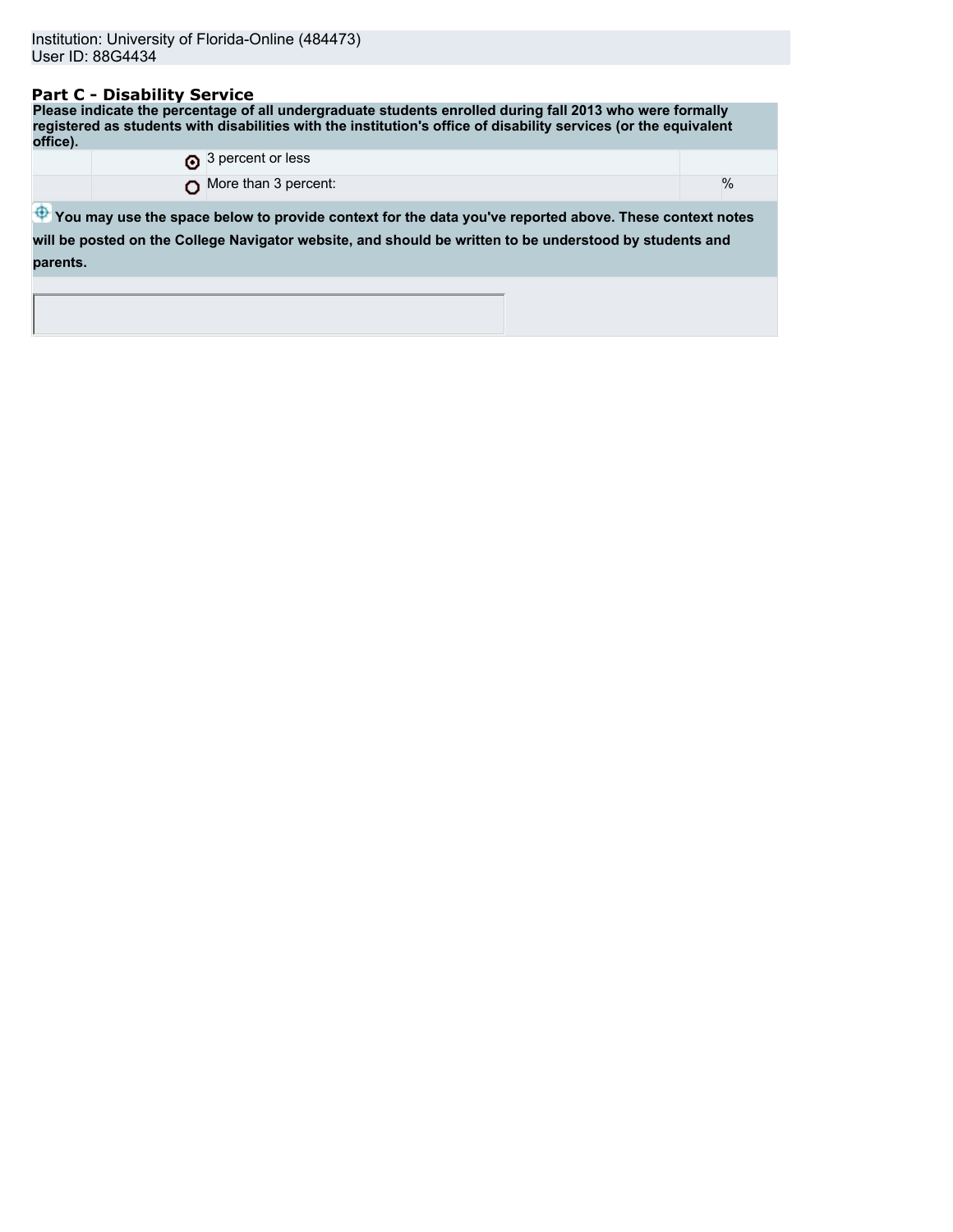## **Part D - Student Charges Questions**

| 1. Are all full-time, first-time degree/certificate-seeking students required to live on campus or in institutionally- |
|------------------------------------------------------------------------------------------------------------------------|
|------------------------------------------------------------------------------------------------------------------------|

## **controlled housing?**

|           | If you answer Yes to this question, you will not be asked to report off-campus room and board in the price of attendance |  |  |
|-----------|--------------------------------------------------------------------------------------------------------------------------|--|--|
| $(D11)$ . |                                                                                                                          |  |  |

*This is only a screening question, and your response does not show up on College Navigator.*

*If you make any exceptions to this rule, and have even one first-time, full-time student living off-campus, please answer No so that this does not cause conflicts with the Student Financial Aid survey. Making changes to the SFA component is very difficult and may lead to inaccurate reporting for your institution.*

|           |                                                                                                                                                                   | $\odot$ No                                                                                       |
|-----------|-------------------------------------------------------------------------------------------------------------------------------------------------------------------|--------------------------------------------------------------------------------------------------|
|           |                                                                                                                                                                   | Yes, and we do not make ANY<br>(even one) exceptions to this rule                                |
|           | 2. Does your institution charge different tuition for in-district, in-state, or out-of-state students?                                                            |                                                                                                  |
| students. | If you answer Yes to this question, you will be expected to report tuition amounts for in-district, in-state, and out-of-state                                    |                                                                                                  |
|           | Please only select Yes if you really charge different tuition rates, or you will be reporting the same numbers 3 times.                                           |                                                                                                  |
|           |                                                                                                                                                                   | ∩ No                                                                                             |
|           |                                                                                                                                                                   | $\odot$ Yes                                                                                      |
|           | 3. Does your institution offer institutionally-controlled housing (either on or off campus)?                                                                      |                                                                                                  |
|           | If you answer Yes to this question, you will be expected to specify a housing capacity, and to report a room charge or a<br>combined room and board charge (D10). |                                                                                                  |
|           |                                                                                                                                                                   | $\odot$ No                                                                                       |
|           |                                                                                                                                                                   | $\mathbf{O}$ Yes                                                                                 |
|           |                                                                                                                                                                   | Specify housing capacity for<br>academic year 2014-15                                            |
|           |                                                                                                                                                                   |                                                                                                  |
|           | 4. Do you offer board or meal plans to your students?                                                                                                             |                                                                                                  |
| $(D10)$ . | If you answer Yes to this question, you will be expected to report a board charge or combined room and board charge                                               |                                                                                                  |
|           |                                                                                                                                                                   | $\odot$ No                                                                                       |
|           |                                                                                                                                                                   | Yes - Enter the number of meals<br>per week in the maximum meal<br>plan available                |
|           |                                                                                                                                                                   |                                                                                                  |
|           |                                                                                                                                                                   | Yes - Number of meals per week<br>can vary (e.g., students' charge<br>meals against a meal card) |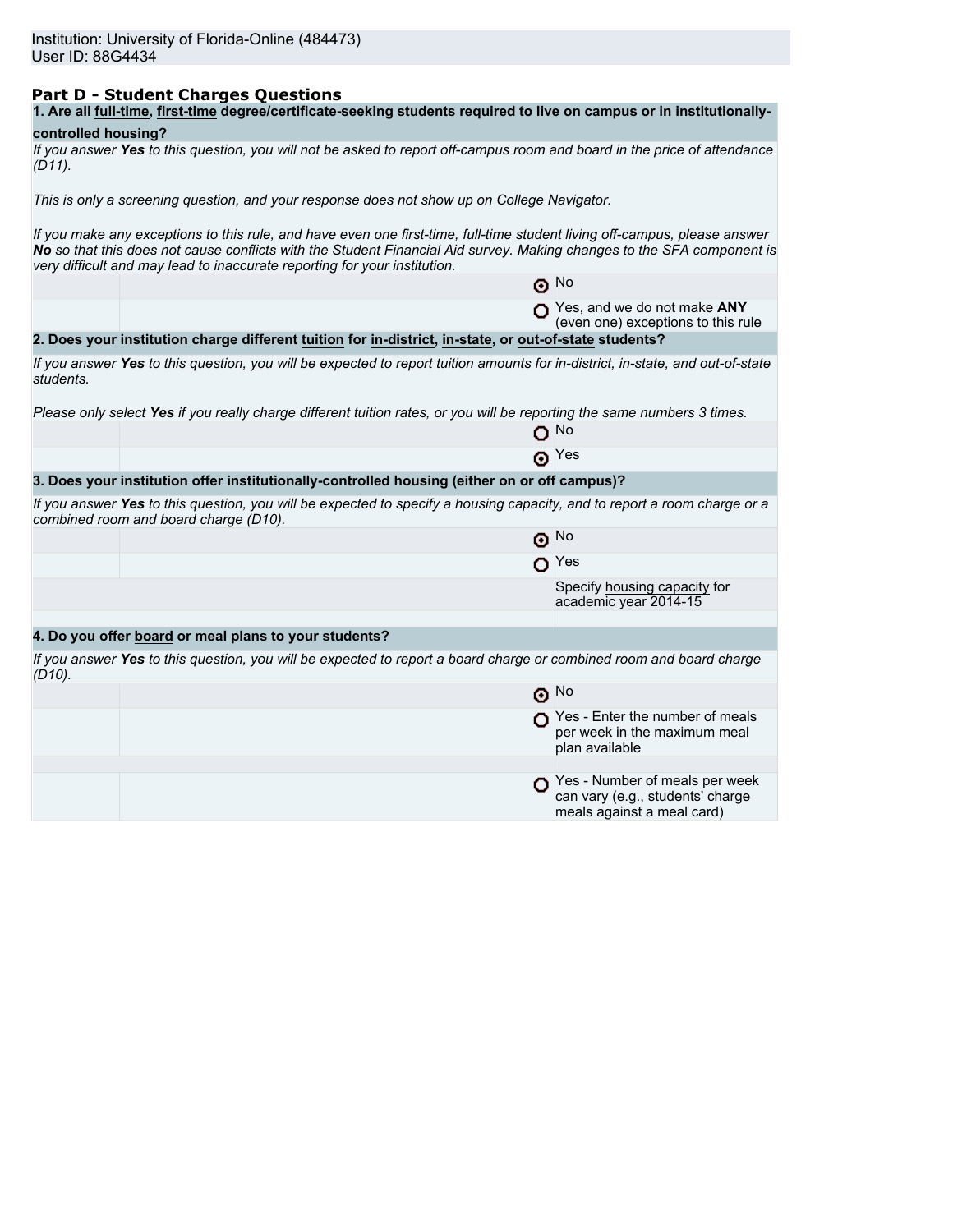# **Part D - Undergraduate Student Charges**

| If the institution charges an application fee, indicate the amount.                                                          |                    |                   |              |                   |              |                   |  |  |  |
|------------------------------------------------------------------------------------------------------------------------------|--------------------|-------------------|--------------|-------------------|--------------|-------------------|--|--|--|
|                                                                                                                              |                    | <b>C</b> Amount   |              | <b>Prior year</b> |              |                   |  |  |  |
| Undergraduate application fee                                                                                                |                    |                   |              |                   | 30           |                   |  |  |  |
|                                                                                                                              |                    |                   |              |                   |              |                   |  |  |  |
| 5. Charges to full-time undergraduate students for the full academic year 2014-15                                            |                    |                   |              |                   |              |                   |  |  |  |
| Please be sure to report an average tuition that includes all students at all levels (freshman, sophomore, etc.).            |                    |                   |              |                   |              |                   |  |  |  |
|                                                                                                                              |                    |                   |              |                   |              |                   |  |  |  |
|                                                                                                                              | <b>In-district</b> | <b>Prior year</b> | In-state     | <b>Prior year</b> | Out-of-state | <b>Prior year</b> |  |  |  |
| All full-time undergraduate students                                                                                         |                    |                   |              |                   |              |                   |  |  |  |
| Average tuition                                                                                                              | 3.358              |                   | 3,358        |                   | 15,000       |                   |  |  |  |
| Required fees                                                                                                                | 518                |                   | 518<br>1,580 |                   |              |                   |  |  |  |
| 6. Per credit hour charge for part-time undergraduate students                                                               |                    |                   |              |                   |              |                   |  |  |  |
| Please be sure to report an average per credit tuition that includes all students at all levels (freshman, sophomore, etc.). |                    |                   |              |                   |              |                   |  |  |  |
|                                                                                                                              |                    |                   |              |                   |              |                   |  |  |  |
|                                                                                                                              | In-district        | Prior year        | In-state     | <b>Prior year</b> | Out-of-state | <b>Prior year</b> |  |  |  |
| Per credit hour charge                                                                                                       | 112                |                   | 112          |                   | 500          |                   |  |  |  |
|                                                                                                                              |                    |                   |              |                   |              |                   |  |  |  |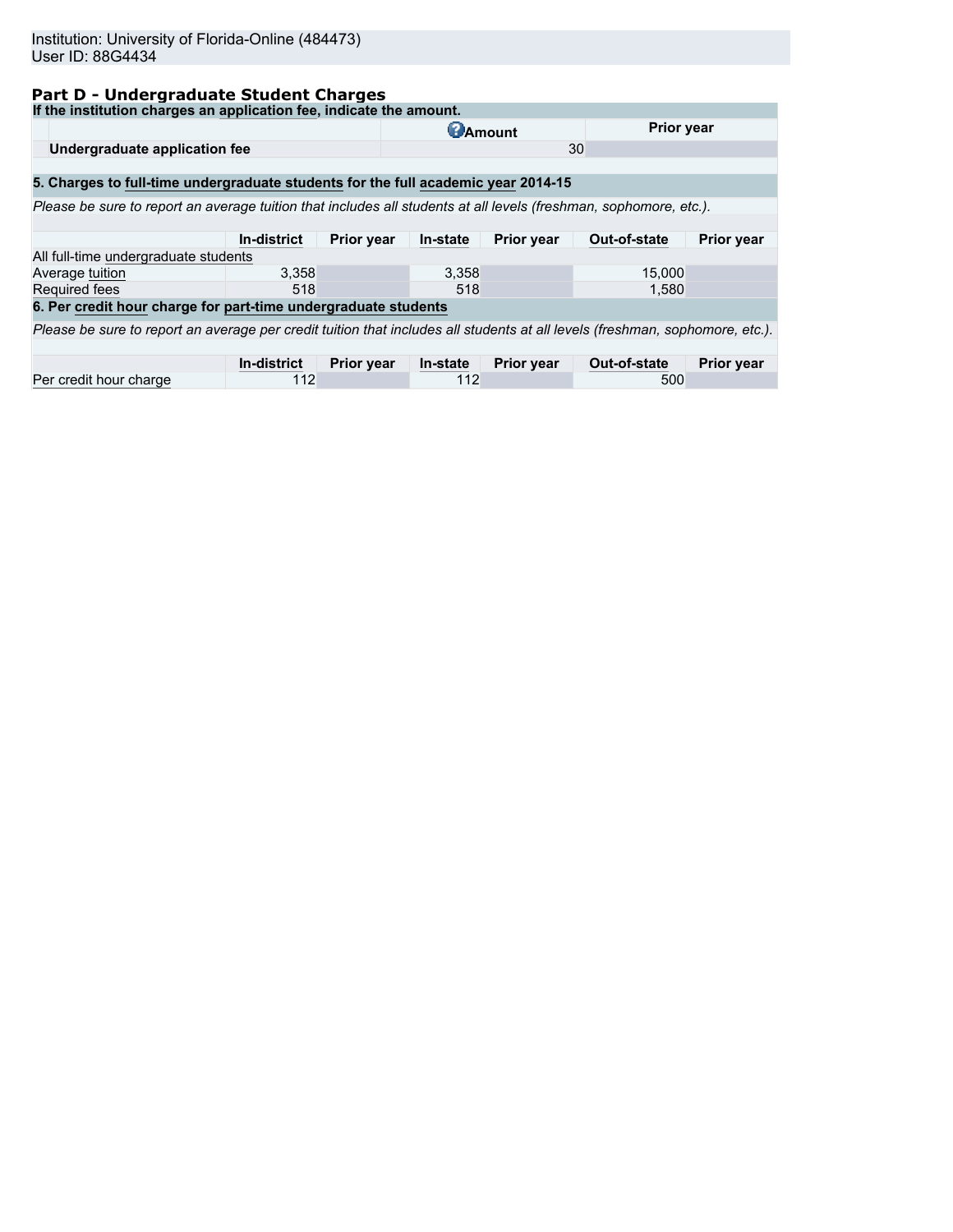#### **Part D - Student Charges - Price of Attendance 11. Cost of attendance for full-time, first-time undergraduate students:**

*Please enter the amounts requested below. These data will be made available to the public on College Navigator. If your institution participates in any Title IV programs (Pell, Stafford, etc.), you must complete all information. Estimates of expenses for books and supplies, room and board, and other expenses are those from the Cost of Attendance report used by the financial aid office in determining financial need. Please talk to your financial aid office to get these numbers, to ensure that you are reporting correctly.*

| <b>Charges for full</b><br>academic year | 2011-12        | 2012-13        | 2013-14      | 2014-15          |                                                                                             |                                 |
|------------------------------------------|----------------|----------------|--------------|------------------|---------------------------------------------------------------------------------------------|---------------------------------|
| Published tuition and required fees:     |                |                |              |                  | <b>C</b> Tuition Guarantee<br>(check only if applicable to<br>entering students in 2014-15) | <b>Guaranteed</b><br>increase % |
| In-district                              |                |                |              |                  |                                                                                             |                                 |
| Tuition                                  |                | ۰              | ◈            | 3,358            | П                                                                                           |                                 |
| Required fees                            |                | ◈              | ◈            | 518              | □                                                                                           |                                 |
| Tuition + fees<br>total                  | $\overline{0}$ | $\bigcirc$ 0   | $\bigcirc$ 0 | $\bigcirc$ 3,876 |                                                                                             |                                 |
| In-state                                 |                |                |              |                  |                                                                                             |                                 |
| Tuition                                  |                | ◈              | ۰            | 3,358            | □                                                                                           |                                 |
| Required fees                            |                | ◈              | ◈            | 518              | □                                                                                           |                                 |
| Tuition + fees<br>total                  | $\overline{0}$ | $\bigcirc$ 0   | $\bigcirc$ 0 | $\bigcirc$ 3,876 |                                                                                             |                                 |
| Out-of-state                             |                |                |              |                  |                                                                                             |                                 |
| Tuition                                  |                | ◈              | ۰            | 15,000           | □                                                                                           |                                 |
| Required fees                            |                | ◈              | ◈            | 1,580            | $\Box$                                                                                      |                                 |
| Tuition + fees<br>total                  | 0              | $\bigcirc$ 0   | $\bigcirc$ o | \$16,580         |                                                                                             |                                 |
| Books and<br>supplies                    |                | ◈              | ◈            | 1,290            |                                                                                             |                                 |
| Off-campus (not with family):            |                |                |              |                  |                                                                                             |                                 |
| Room and board                           |                | ◈              | ۰            | 9,630            |                                                                                             |                                 |
| Other expenses                           |                | ◈              | ◈            | 2,350            |                                                                                             |                                 |
| Room and board<br>and other<br>expenses  | $\mathbf 0$    | $\overline{0}$ | $\mathbf 0$  | 11,980           |                                                                                             |                                 |
| Off-campus (with family):                |                |                |              |                  |                                                                                             |                                 |
| Other expenses                           |                | ⊕              | ◈            | 2,350            |                                                                                             |                                 |

**<sup>4</sup>** You may use the space below to provide context for the data you've reported above. These context notes **will be posted on the College Navigator website, and should be written to be understood by students and parents.**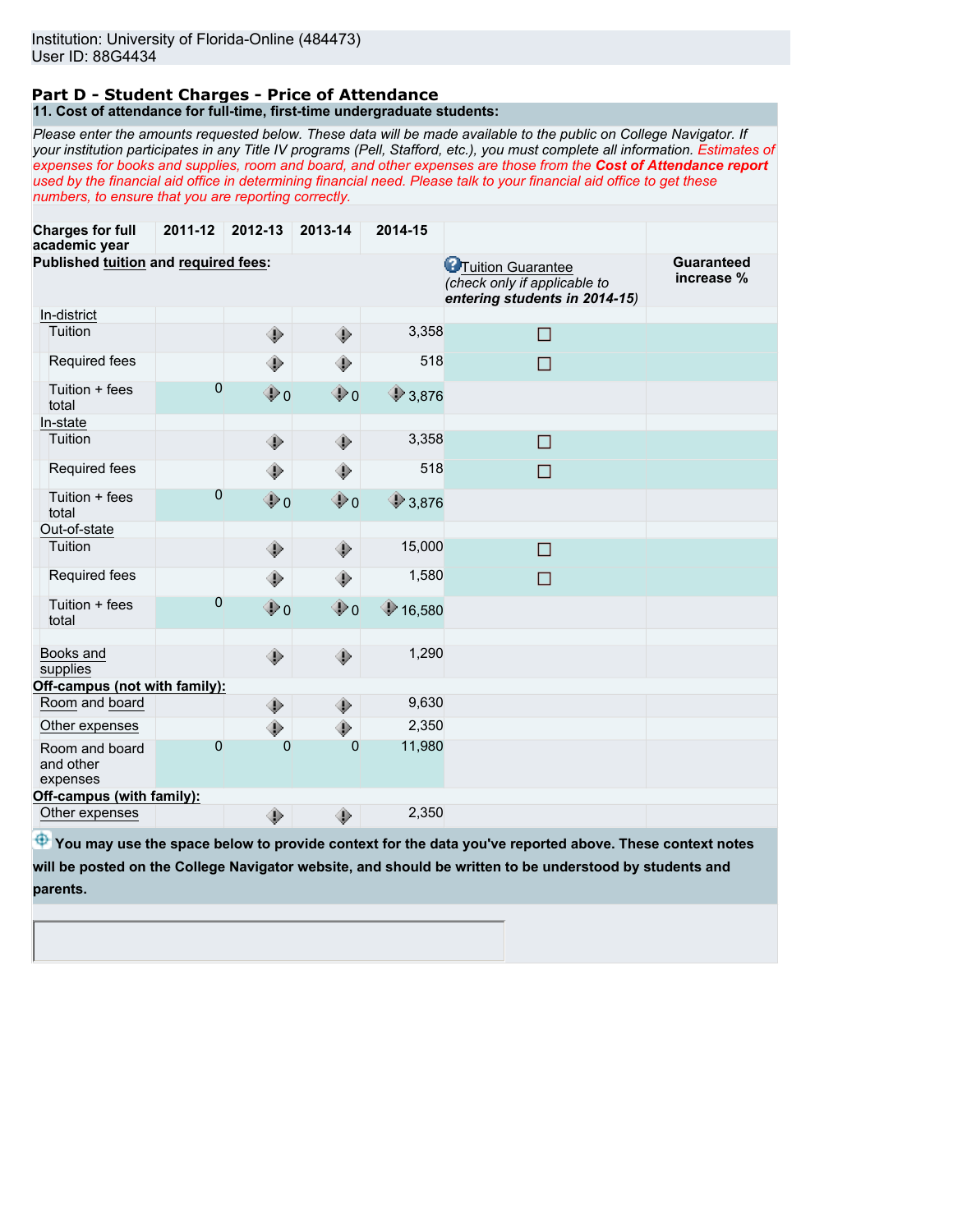## **Part E - Athletic Association**

**1. Is this institution a member of a national athletic association?**

| $\Omega$ No |                                                            |
|-------------|------------------------------------------------------------|
|             | Yes - Check all that apply                                 |
|             | National Collegiate Athletic Association (NCAA)            |
|             | National Association of Intercollegiate Athletics (NAIA)   |
|             | National Junior College Athletic Association (NJCAA)       |
|             | United States Collegiate Athletic Association (USCAA)      |
|             | National Christian College Athletic Association<br>(NCCAA) |
|             | Other                                                      |

**2. If this institution is a member of the NCAA or NAIA, specify the conference FOR EACH SPORT using the pull down menu.**

| <b>Sport</b>               |                   | <b>NCAA or NAIA member</b> | <b>Conference</b>       |
|----------------------------|-------------------|----------------------------|-------------------------|
| Football                   | റ <sup>No</sup>   | Pes-Specify                | Southeastern Conference |
| Basketball                 | $O$ <sup>No</sup> | Pes-Specify                | Southeastern Conference |
| Baseball                   | $O$ No            | Nes-Specify                | Southeastern Conference |
| Cross country and/or track | O No              | Pes-Specify                | Southeastern Conference |
|                            |                   |                            |                         |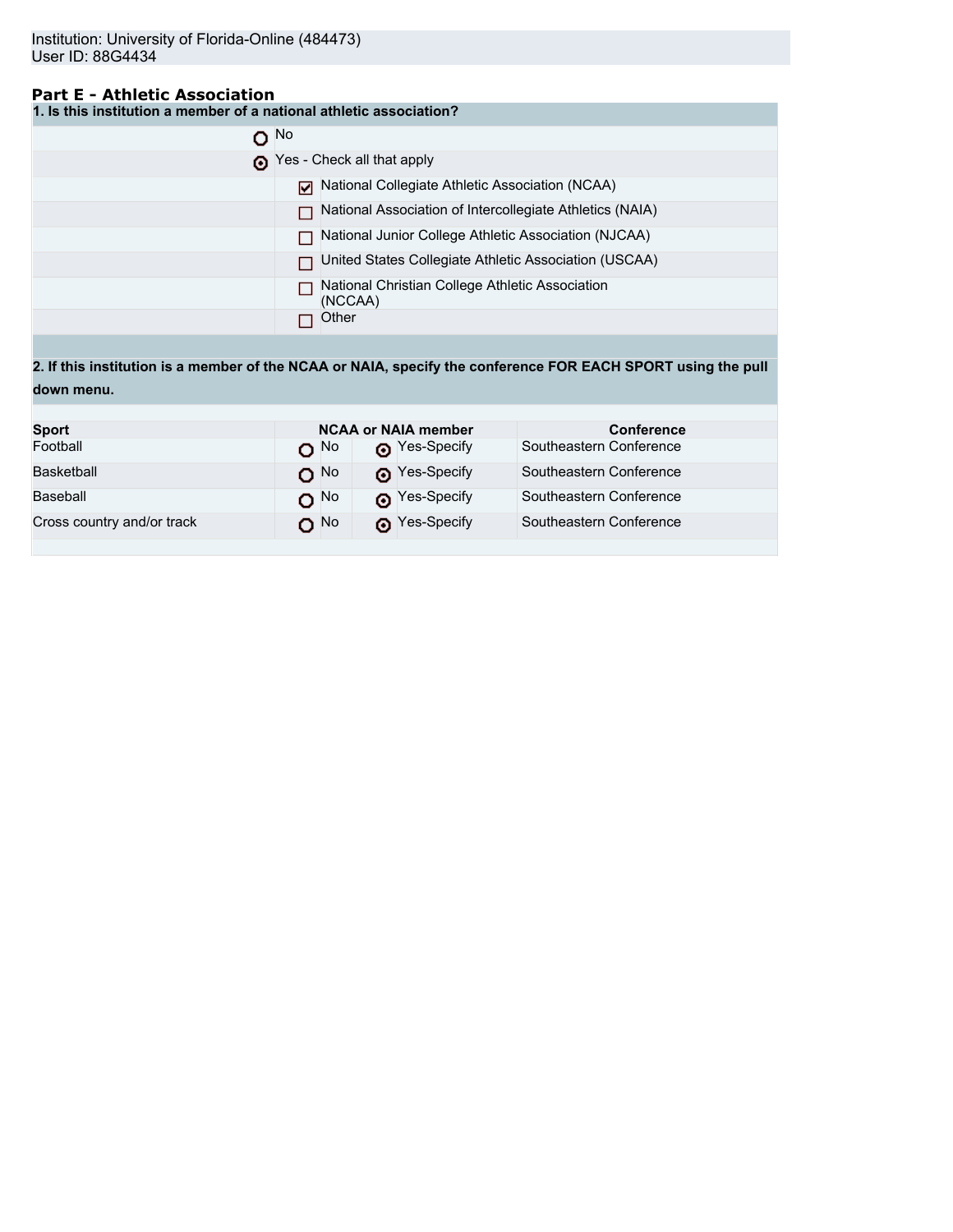# **Prepared by**

| This survey component was prepared by: |                                      |  |                          |  |            |  |
|----------------------------------------|--------------------------------------|--|--------------------------|--|------------|--|
|                                        | <b>O</b> Keyholder                   |  | SFA Contact              |  | HR Contact |  |
|                                        | Finance Contact                      |  | Academic Library Contact |  | Other      |  |
| Name: Marie Zeglen                     |                                      |  |                          |  |            |  |
|                                        | Email: zeglenm@ufl.edu               |  |                          |  |            |  |
|                                        |                                      |  |                          |  |            |  |
| survey component?                      | How long did it take to prepare this |  | 2hours                   |  | minutes    |  |
|                                        |                                      |  |                          |  |            |  |

The name of the preparer is being collected so that we can follow up with the appropriate person in the event that there are questions concerning the data. The Keyholder will be copied on all email correspondence to other preparers. The time it took to prepare this component is being collected so that we can continue to improve our estimate of the reporting burden associated with IPEDS. Please include in your estimate the time it took for you to review instructions, query and search data sources, complete and review the component, and submit the data through the Data Collection System.

Thank you for your assistance.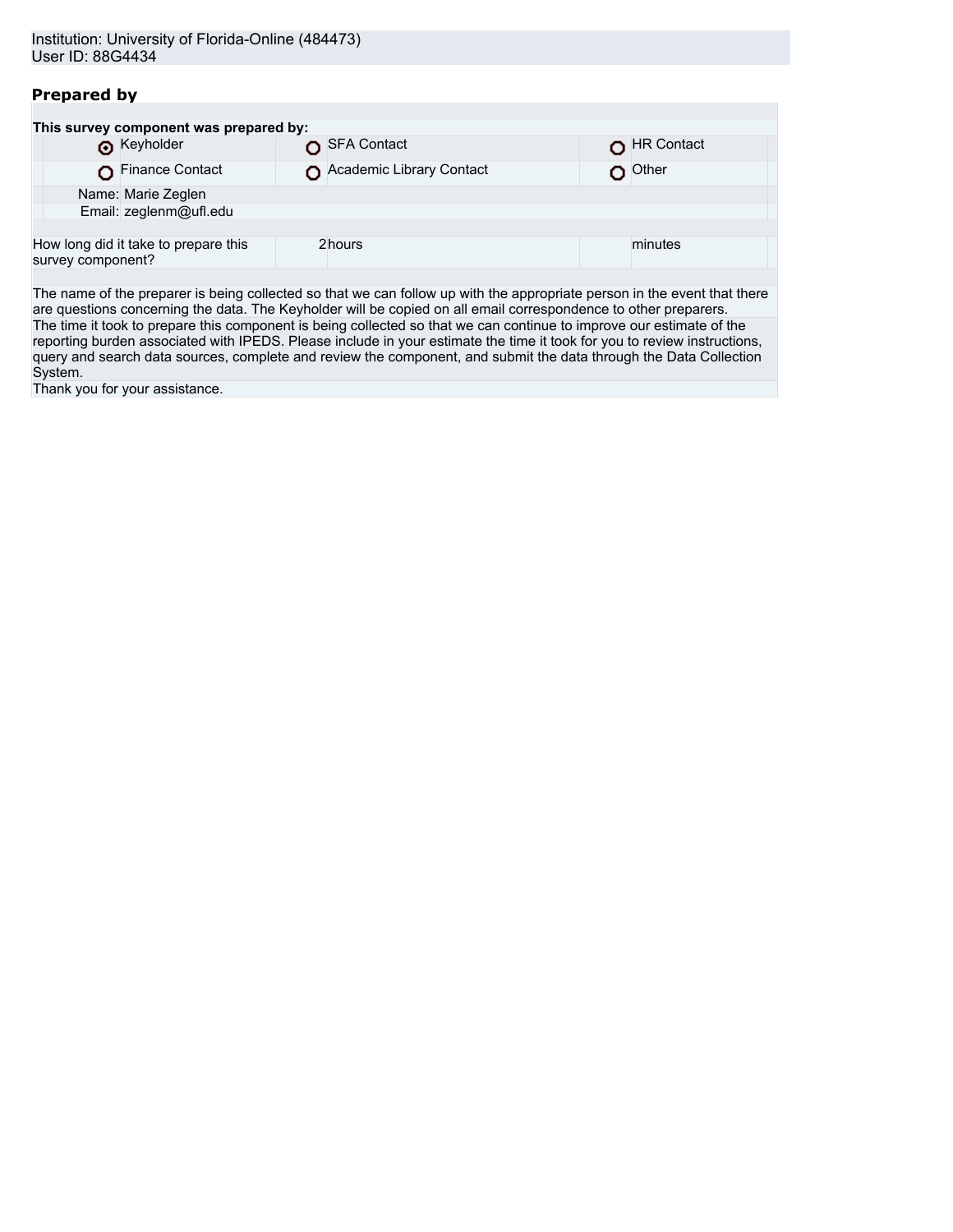**Summary**

## **Institutional Characteristics Component Summary Academic Year Reporters**

IPEDS collects important information regarding your institution. All data reported in IPEDS survey components become available in the IPEDS Data Center and appear as aggregated data in various Department of Education reports. Additionally, some of the reported data appears specifically for your institution through the College Navigator website and is included in your institution's Data Feedback Report (DFR). The purpose of this summary is to provide you an opportunity to view some of the data that, when accepted through the IPEDS quality control process, will appear on the College Navigator website and/or your DFR. College Navigator is updated approximately three months after the data collection period closes and Data Feedback Reports will be available through the [Data Center](http://nces.ed.gov/ipeds/datacenter/) and sent to your institution's CEO in November 2015.

Please review your data for accuracy. If you have questions about the data displayed below after reviewing the data reported on the survey screens, please contact the IPEDS Help Desk at: 1-877-225-2568 or ipedshelp@rti.org.

| <b>GENERAL INFORMATION</b>                                                                           |                                                                                             |  |  |
|------------------------------------------------------------------------------------------------------|---------------------------------------------------------------------------------------------|--|--|
| Mission Statement                                                                                    | http://ufonline.ufl.edu/mission/                                                            |  |  |
| Are all the programs at your institution Yes<br>offered completely via distance<br>education?        |                                                                                             |  |  |
| Special Learning Opportunities                                                                       | Study abroad                                                                                |  |  |
| Student Services                                                                                     | Academic/career counseling services<br>Placement services for program completers            |  |  |
| Credit Accepted                                                                                      | Dual credit (college credit earned while in high school)<br>Advanced placement (AP) credits |  |  |
| Undergraduate students enrolled who<br>are formally registered with office of<br>disability services | 3 percent or less                                                                           |  |  |

| <b>PRICING INFORMATION</b>                                                          |                                       |                      |         |         |          |
|-------------------------------------------------------------------------------------|---------------------------------------|----------------------|---------|---------|----------|
| Estimated expenses for academic year for full-time, first-time students             |                                       | 2011-12              | 2012-13 | 2013-14 | 2014-15  |
|                                                                                     | In-district tuition and fees          | \$0                  | \$0     | \$0     | \$3,876  |
|                                                                                     | In-state tuition and fees             | \$0                  | \$0     | \$0     | \$3,876  |
|                                                                                     | Out-of-state tuition and fees         | \$0                  | \$0     | \$0     | \$16,580 |
|                                                                                     | Books and supplies                    | N/A                  | N/A     | N/A     | \$1,290  |
|                                                                                     | Off-campus room and board             | N/A                  | N/A     | N/A     | \$9,630  |
|                                                                                     | Off-campus other expenses             | N/A                  | N/A     | N/A     | \$2,350  |
|                                                                                     | Off-campus with family other expenses | N/A                  | N/A     | N/A     | \$2,350  |
| Average undergraduate student tuition and fees for academic year 2014-<br><b>15</b> |                                       | Tuition              |         | Fees    |          |
|                                                                                     | In-district                           | \$3,358              |         | \$518   |          |
|                                                                                     | In-state                              | \$3,358              |         | \$518   |          |
|                                                                                     | Out-of-state                          | \$15,000             |         | \$1,580 |          |
| Alternative tuition plans                                                           |                                       | Prepaid tuition plan |         |         |          |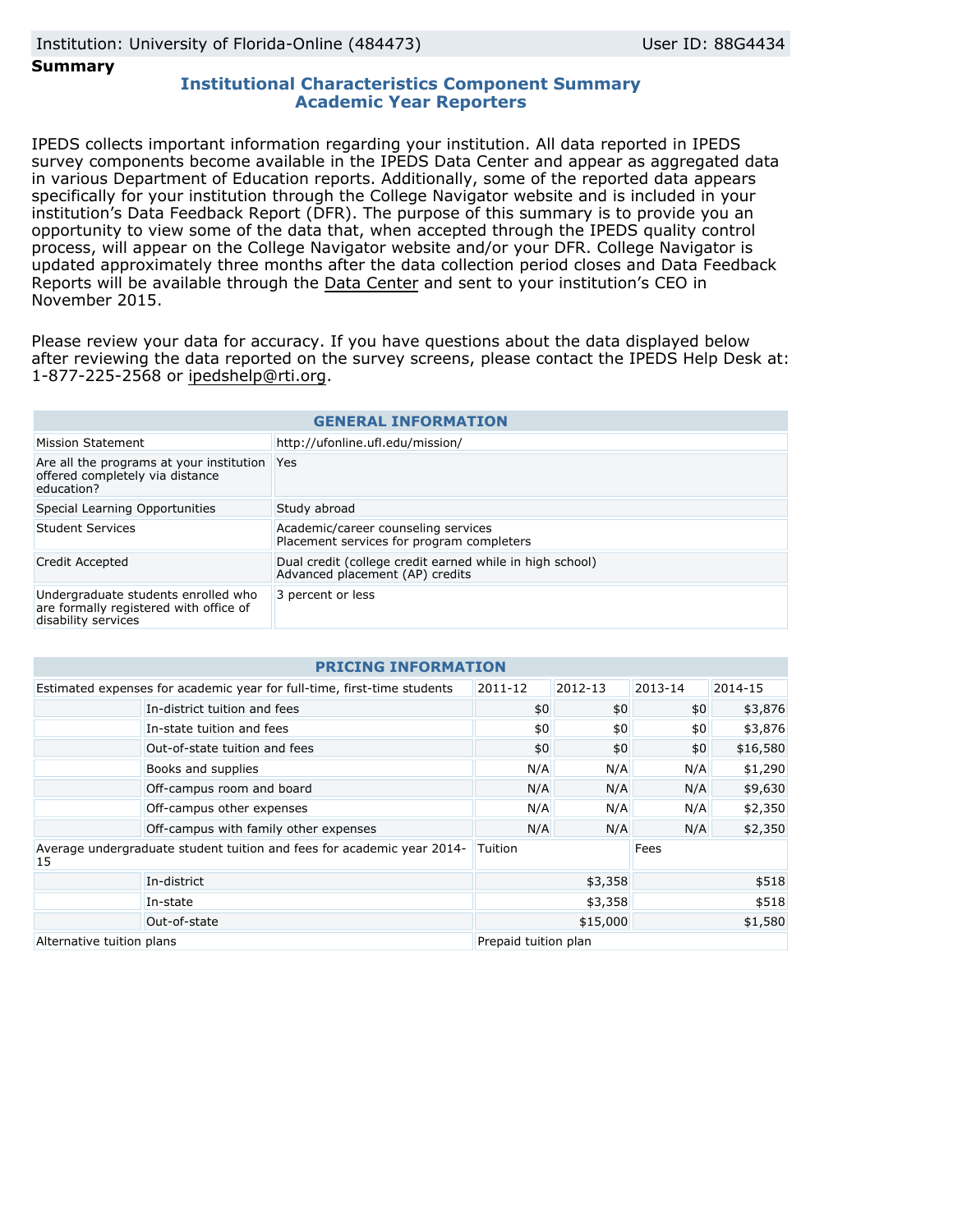Edit Report

# **Institutional Characteristics**

# **University of Florida-Online (484473)**

| Source          | Description                                                                                                                   | Severity    | Resolved | Options |
|-----------------|-------------------------------------------------------------------------------------------------------------------------------|-------------|----------|---------|
|                 | <b>Screen: Price of Attendance</b>                                                                                            |             |          |         |
| Screen<br>Entry | This field should not be blank. Please correct your<br>data or explain. (Error #11107)                                        | Explanation | Yes      |         |
|                 | Reason: University of Florida-Online is a new IPEDS institution beginning in 2014-15. There are no historical data available. |             |          |         |
| Screen<br>Entry | This field should not be blank. Please correct your<br>data or explain. (Error #11107)                                        | Explanation | Yes      |         |
|                 | Reason: University of Florida-Online is a new IPEDS institution beginning in 2014-15. There are no historical data available. |             |          |         |
| Screen<br>Entry | This field should not be blank. Please correct your<br>data or explain. (Error #11107)                                        | Explanation | Yes      |         |
|                 | Reason: University of Florida-Online is a new IPEDS institution beginning in 2014-15. There are no historical data available. |             |          |         |
| Screen<br>Entry | This field should not be blank. Please correct your<br>data or explain. (Error #11107)                                        | Explanation | Yes      |         |
|                 | Reason: University of Florida-Online is a new IPEDS institution beginning in 2014-15. There are no historical data available. |             |          |         |
| Screen<br>Entry | This field should not be blank. Please correct your<br>data or explain. (Error #11107)                                        | Explanation | Yes      |         |
|                 | Reason: University of Florida-Online is a new IPEDS institution beginning in 2014-15. There are no historical data available. |             |          |         |
| Screen<br>Entry | This field should not be blank. Please correct your<br>data or explain. (Error #11107)                                        | Explanation | Yes      |         |
|                 | Reason: University of Florida-Online is a new IPEDS institution beginning in 2014-15. There are no historical data available. |             |          |         |
| Screen<br>Entry | This field should not be blank. Please correct your<br>data or explain. (Error #11107)                                        | Explanation | Yes      |         |
|                 | Reason: University of Florida-Online is a new IPEDS institution beginning in 2014-15. There are no historical data available. |             |          |         |
| Screen<br>Entry | This field should not be blank. Please correct your<br>data or explain. (Error #11107)                                        | Explanation | Yes      |         |
|                 | Reason: University of Florida-Online is a new IPEDS institution beginning in 2014-15. There are no historical data available. |             |          |         |
| Screen<br>Entry | This field should not be blank. Please correct your<br>data or explain. (Error #11107)                                        | Explanation | Yes      |         |
|                 | Reason: University of Florida-Online is a new IPEDS institution beginning in 2014-15. There are no historical data available. |             |          |         |
| Screen<br>Entry | This field should not be blank. Please correct your<br>data or explain. (Error #11107)                                        | Explanation | Yes      |         |
|                 | Reason: University of Florida-Online is a new IPEDS institution beginning in 2014-15. There are no historical data available. |             |          |         |
| Screen<br>Entry | This field should not be blank. Please correct your<br>data or explain. (Error #11107)                                        | Explanation | Yes      |         |
|                 | Reason: University of Florida-Online is a new IPEDS institution beginning in 2014-15. There are no historical data available. |             |          |         |
| Screen<br>Entry | This field should not be blank. Please correct your<br>data or explain. (Error #11107)                                        | Explanation | Yes      |         |
|                 | Reason: University of Florida-Online is a new IPEDS institution beginning in 2014-15. There are no historical data available. |             |          |         |
| Screen<br>Entry | This field should not be blank. Please correct your<br>data or explain. (Error #11107)                                        | Explanation | Yes      |         |
|                 | Reason: University of Florida-Online is a new IPEDS institution beginning in 2014-15. There are no historical data available. |             |          |         |
| Screen<br>Entry | This field should not be blank. Please correct your<br>data or explain. (Error #11107)                                        | Explanation | Yes      |         |
|                 | Reason: University of Florida-Online is a new IPEDS institution beginning in 2014-15. There are no historical data available. |             |          |         |
| Screen<br>Entry | This field should not be blank. Please correct your<br>data or explain. (Error #11107)                                        | Explanation | Yes      |         |
|                 | Reason: University of Florida-Online is a new IPEDS institution beginning in 2014-15. There are no historical data available. |             |          |         |
| Screen<br>Entry | This field should not be blank. Please correct your<br>data or explain. (Error #11107)                                        | Explanation | Yes      |         |
|                 | Reason: University of Florida-Online is a new IPEDS institution beginning in 2014-15. There are no historical data available. |             |          |         |
| Screen<br>Entry | This field should not be blank. Please correct your<br>data or explain. (Error #11107)                                        | Explanation | Yes      |         |
|                 | Reason: University of Florida-Online is a new IPEDS institution beginning in 2014-15. There are no historical data available. |             |          |         |
| Screen<br>Entry | This field should not be blank. Please correct your<br>data or explain. (Error #11107)                                        | Explanation | Yes      |         |
|                 | Reason: University of Florida-Online is a new IPEDS institution beginning in 2014-15. There are no historical data available. |             |          |         |
| Screen<br>Entry | This field should not be blank. Please correct your<br>data or explain. (Error #11107)                                        | Explanation | Yes      |         |
|                 | Reason: University of Florida-Online is a new IPEDS institution beginning in 2014-15. There are no historical data available. |             |          |         |